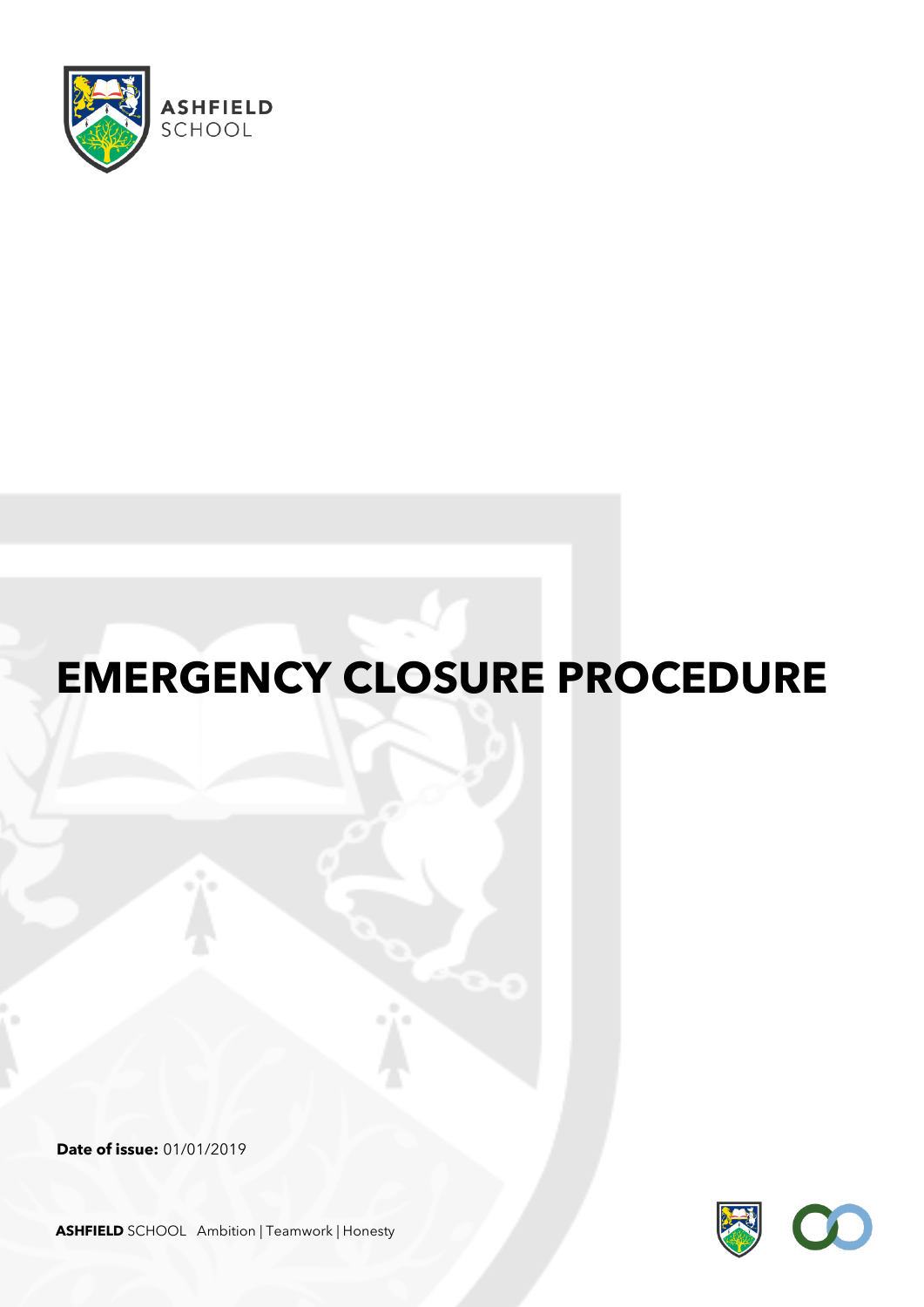#### **We will make every effort to keep Ashfield School open. School should be regarded as open unless you are advised otherwise.**

Any decision to close or partially close Ashfield School will be taken to ensure the health and safety of pupils and staff and will be based on a careful risk assessment.

The school will only be closed if one or more of the following conditions apply:

- conditions on site are considered dangerous;
- there are insufficient staff available to manage the school safely;
- weather conditions are (or are predicted to become) too hazardous for safe travel.

#### **Communicating Closure Information**

As soon as the decision has been taken to close the school, parents will be notified via our 'school comms' text messaging service and information posted on the school's website. www.ashfield.notts.sch.uk.

If the closure relates to the weather, in addition to the text and website notification:

- the Council's website (www.nottscc.gov.uk) will contain a list of school closures
- Local radio stations (CapitalFM, GEM106 and BBC Radio Nottingham) will generally broadcast information about school closures;

If the weather deteriorates markedly during a school day and a decision is taken to close the school before 3.05pm, we will inform parents via our 'school comms' text message/email service.

#### **Work set for pupils**

If the school has to close, work will be set for pupils via our school coms service and is also available on the school website under policies / school / emergency closure procedure. We would ask that you ensure that your child completes any work set.

#### **Lateness/Footwear and Safety**

If school remains open in bad weather, we accept that some pupils may arrive late. If pupils are unable to travel to school we ask that parents notify school of the absence in the usual way.

In the event of snow/ice, the main pathways will be cleared and salted/gritted. Parents, pupils and visitors are reminded that pathways, even where cleared, can remain dangerous and extreme care must be taken.

At all times during icy/wintry conditions, sensible and suitable footwear should be worn by adults and children to ensure safety when walking.

Pupils are expected to conduct themselves safely and sensibly at all times.

Mr Maher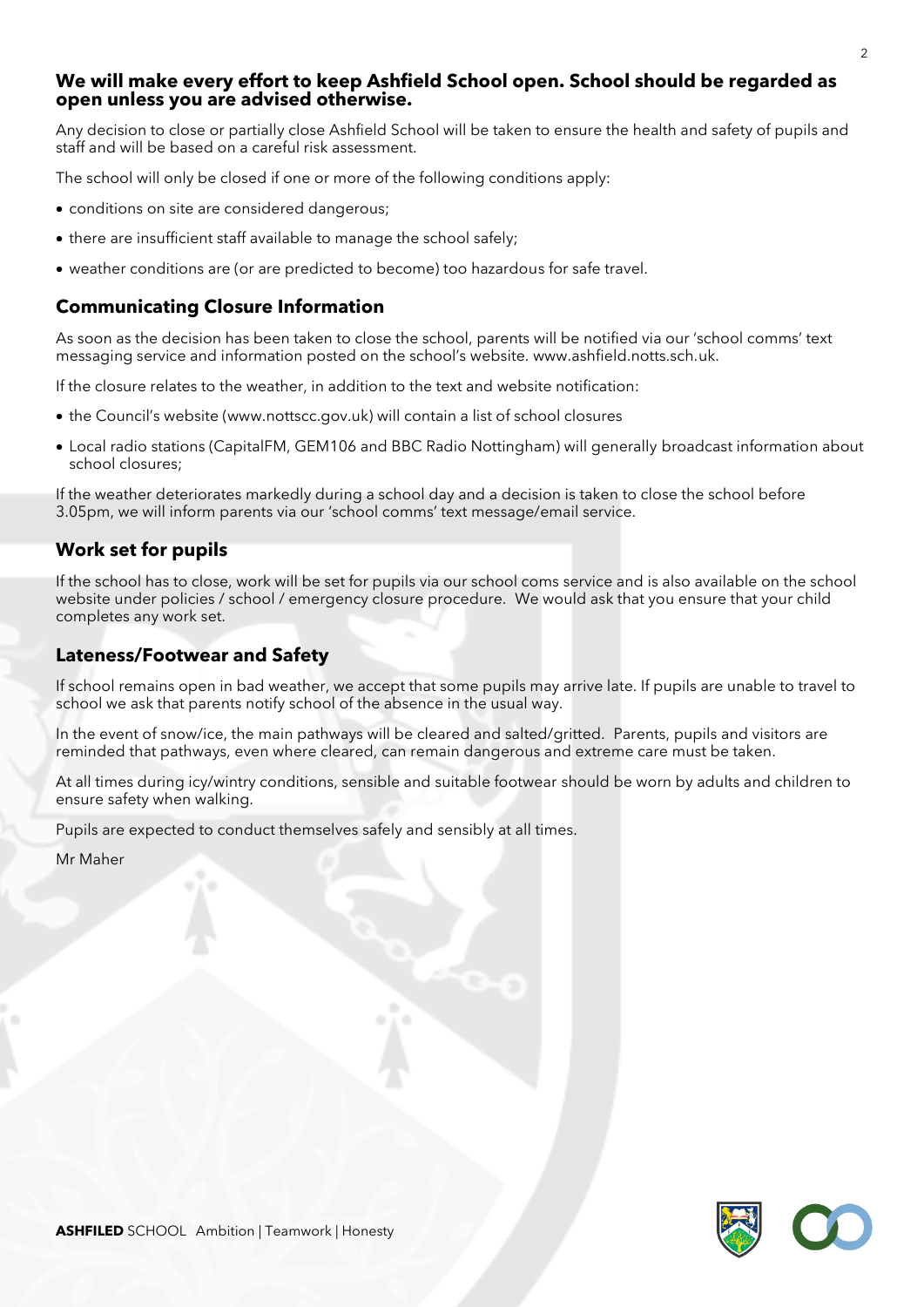# **Ashfield School Activities to complete at home in the event of temporary school closure.**

Dear Parent/Student

We hope that the school will reopen as soon as possible. In the interim students are asked to work through some of the online activities below based on the subjects they would have during the school closure.

Thank you for your support.

Ashfield School

#### **Completion of all Homework - Years 7-13**

Students should complete all outstanding homework in readiness for their return to school.

#### **Maths – Years 7-11**

Students in Years 7-11 have access to My Maths and should complete activities for their Year group or ability. Students should complete one hour of My Maths.

[www.mymaths.co.uk](http://www.mymaths.co.uk/)

## **English Years 7-11**

Year 7 and 8 students should access the student portal and follow links under the library to accelerated reader.

GCSE students should access the student portal. They should then access the revision materials under the student drive under SUBJECTS/English/. Y11 revision

#### **BBC Bite Size – Years 7-11**

An extensive selection of resources and activities are available for all subjects.

Students select their Key Stage and subject.

Activities include revision sections, online tests, quizzes and clips.

Students should do an hour on each subject they would normally be timetabled on the day the school is closed.

[www.bbc.com/bitesize](http://www.bbc.com/bitesize)

# **Technology – All**

Wealth of activities and information. From links to download apps to allow technical drawing to design movements and companies.

[www.technologystudent.com](http://www.technologystudent.com/)